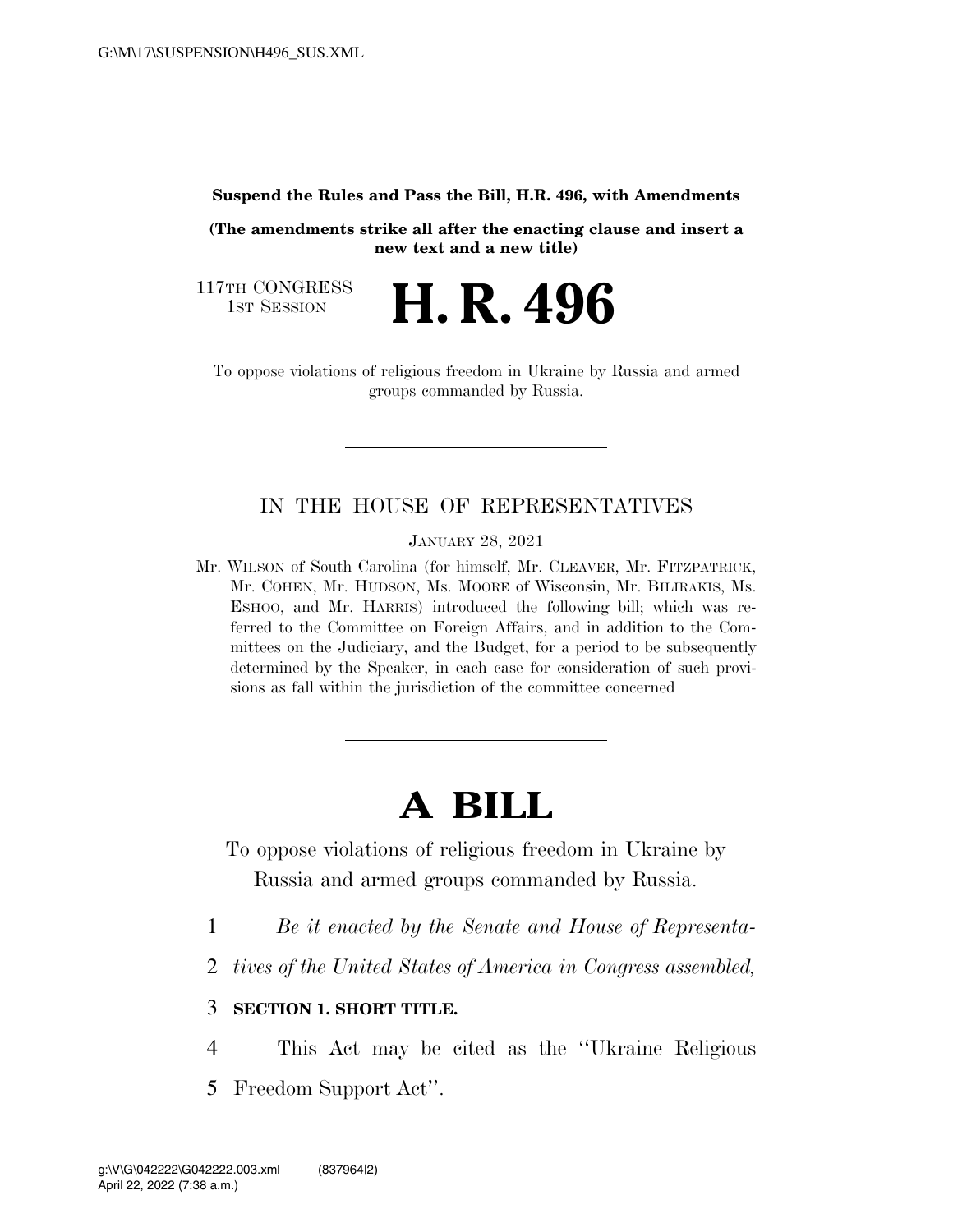### **SEC. 2. STATEMENT OF POLICY.**

2 It is the policy of the United States—

 (1) to never recognize the illegal, attempted an- nexation of Crimea by the Government of the Russia or the separation through the use of military force or recognition of independence of any portion of Ukrainian territory; and

 (2) to consider any alien who, while serving as an official of the Government of Russia, was respon- sible for or directly carried out particularly severe violations of religious freedom in the sovereign terri- tory of Ukraine that Russia illegally occupies, con- trols, or recognizes as independent, including through non-state armed groups and illegal entities it commands or otherwise supports or which act on Russia's behalf, to have committed particularly se- vere violations of religious freedom for purposes of 18 applying section  $212(a)(2)(G)$  of the Immigration 19 and Nationality Act  $(8 \text{ U.S.C. } 1182(a)(2)(G))$  with respect to any such alien.

 **SEC. 3. DESIGNATION OF RUSSIA AS A COUNTRY OF PAR- TICULAR CONCERN FOR RELIGIOUS FREE-DOM.** 

 For purposes of making a determination of whether to designate Russia as a country of particular concern for religious freedom under section 402 of the International